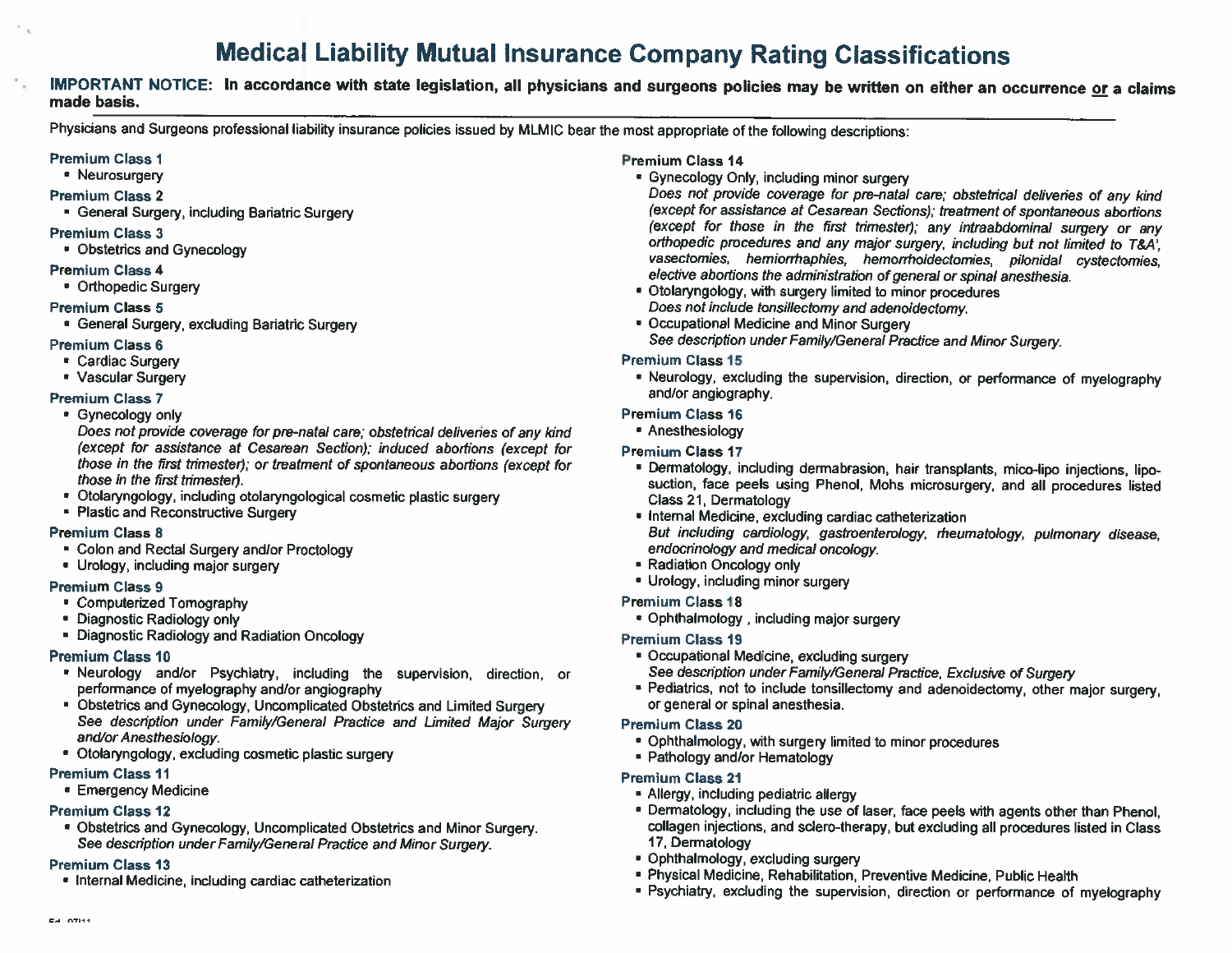## Family/General Practice Classifications

## Premium Class 19

Family/General Practice Exclusive of Surgery

General medicine, medical diagnostic procedures and excisional and punch biopsy; minor surgery limited to incision of boils and superficial abscesses and suturing of skin and superficial fascia; splinting or casting of non-displaced fractures; fulguration of growths; and circumcision of the newborn.

## Premium Class 14

Family/General Practice and Minor Surgery

Family/General Practice as described under Premium Class 19; closed reductions of fractures, excision of superficial growths, treatment of spontaneous abortions, diagnostic<br>D&Cs, circumcision of other than the newbom, assi or multiple gestations unless there is antepartum consultation with a qualified obstetrician and a qualified obstetrician is readily available for consultation and treatment of the patient. Normal deliveries are defined as follows: (a) normal spontaneous deliveries; (b) the use of outlet forceps, or vacuum delivery; (c) episiotomy; (d) repair of cervical tear<br>in emergency situations; (e) the pharmaco obstetrician prior to its use and the physician is physically present until the patient has been stabilized for a minimum of 30 minutes after the induction or augmentation is administered and thereafter is readily available to attend to the patient and if <sup>a</sup> Cesarean Section is indicated then the physician must contact <sup>a</sup> qualified obstetrician who must be available within 30 minutes of the determination of the need to perform <sup>a</sup> Cesarean delivery; and (f) performance of vaginal delivery following <sup>a</sup> Cesarean Section (VBAC) provided there is antepartum consultation with a qualified obstetrician is independent is "immediately available" for consultation and treatment of the patient. "Immediately available" means physically present at the location of the delivery and the qualified obstetrician with cesarean privileges with whom you consulted cannot be performing a surgical procedure or delivering another patient during this time. NORMAL DELIVERY DOES NOT INCLUDE THE DELIVERY OF KNOWN BREECH PRESENTATIONS OR MULTIPLE GESTATIONS.

## Premium Class ID

Family/General Practice and Limited Major Surgery and/or Anesthesiology

Family/General Practice as described under Premium Class 19 and 14; referred or non-referred major surgery limited to tonsillectomy and adenoidectomy, vasectomy,<br>hemiorrhaphy,hemorrhoidectoy; and pilonidal cystectomy; abor not to exceed an average of 12 hours per week.

A physician will not qualify for a Family/General Practice classification if he/she (1) performs open orthopedic procedures or elective intraabdominal surgery including<br>hysterectomies or (2) in the opinion of the Physician NOTE: FOR CLASSIFICATION PURPOSES, TONSILLECTOMY AND ADENDIDECTOMY AND ABORTIONS (OTHER THAN TREATMENT OF SPONTANEOUS ABORTIONS) ARE CONSIDERED MAJOR SURGERY.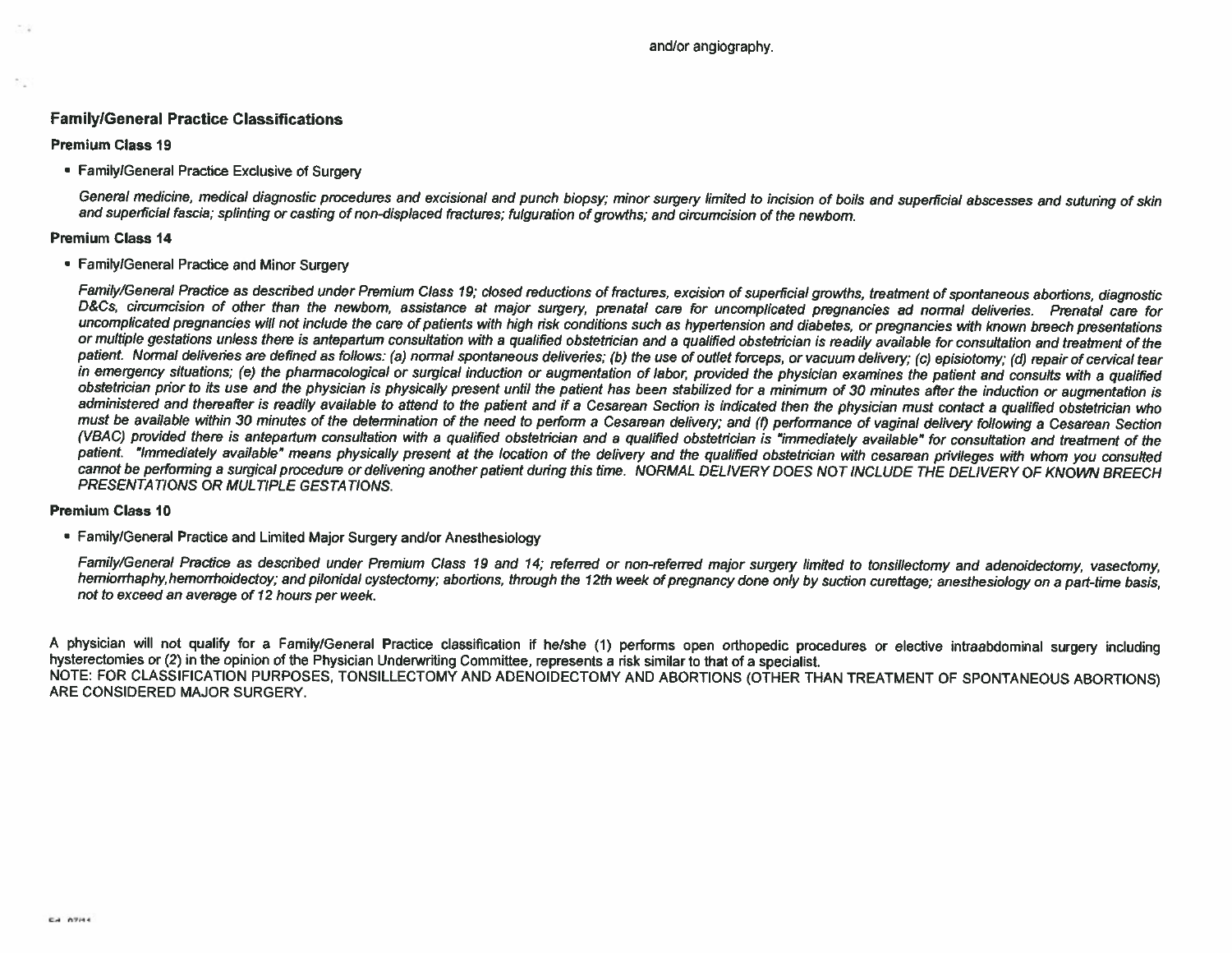| Territory 01 - New York, Orange, Rockland, Sullivan and Westchester counties |  |  |
|------------------------------------------------------------------------------|--|--|
| (\$1,000,000 / \$3,000,000. and \$1,300,000 / \$3,900,000. in shaded area)   |  |  |

|                    | Occurrence Rates   | lClaims Made Rates |        |                    |         |                    |         |                    |         |                    |         |                     |         |                     |         |                     |         |
|--------------------|--------------------|--------------------|--------|--------------------|---------|--------------------|---------|--------------------|---------|--------------------|---------|---------------------|---------|---------------------|---------|---------------------|---------|
|                    |                    | <b>IEirst Year</b> |        | <b>Second Year</b> |         | Third Year         |         | Fourth Year        |         | Fifth Year         |         | lSixth Year         |         | lSeventh Year       |         | Eighth Year +       |         |
|                    |                    | (31% of Occ Rates) |        | (64% of Occ Rates) |         | (85% of Occ Rates) |         | (94% of Occ Rates) |         | (99% of Occ Rates) |         | (102% of Occ Rates) |         | (104% of Occ Rates) |         | (105% of Occ Rates) |         |
| Class:             | 216,930<br>229,946 | 67.248             | 71,283 | 138,835            | 147,165 | 184,391            | 195,454 | 203,914            | 216,149 | 214,761            | 227,647 | 221,269             | 234,545 | 225,607             | 239,144 | 227,777             | 241,443 |
| Class <sub>2</sub> | 130.736<br>138,580 | 40.528             | 42,959 | 83,671             | 88,691  | 111,125            | 117,793 | 122,892            | 130,265 | 129,428            | 137.194 | 133,351             | 141,352 | 135,965             | 144,123 | 137,273             | 145,509 |
| Class 3            | 128,268<br>135,964 | 39,763             | 42,149 | 82,091             | 87,017  | 109.028            | 115,569 | 120,572            | 127,806 | 126,985            | 134,604 | 130,833             | 138,683 | 133,399             | 141,403 | 134,681             | 142,762 |
| Class <sub>4</sub> | 55,547<br>101,280  | 29,619             | 31,396 | 61,150             | 64,819  | 81,215             | 86,088  | 89,814             | 95,203  | 94,591             | 100,267 | 97,458              | 103,305 | 99,369              | 105,331 | 100,324             | 106,344 |
| Class 5            | 90.242<br>95,656   | 27,975             | 29,653 | 57,754             | 61,220  | 76.705             | 81,308  | 84,827             | 89,917  | 89,339             | 94,700  | 92,046              | 97,569  | 93,851              | 99,482  | 94,754              | 100,439 |
| Class 6            | 81,645<br>86,544   | 25,310             | 26,828 | 52,253             | 55,388  | 69,398             | 73,562  | 76,746             | 81,351  | 80,829             | 85,679  | 83,278              | 88,275  | 84,911              | 90,006  | 85,727              | 90,871  |
| Class 7            | 77,271<br>72.898   | 22,598             | 23,954 | 46,654             | 49,454  | 61.963             | 65,681  | 68,524             | 72,635  | 72,169             | 76,499  | 74,355              | 78,817  | 75,813              | 80,362  | 76,542              | 81,135  |
| Class 8            | 49,662<br>46,850   | 14,523             | 15,395 | 29,984             | 31,783  | 39,823             | 42,212  | 44,039             | 46,682  | 46,382             | 49,165  | 47,787              | 50,655  | 48,725              | 51,648  | 49,193              | 52,145  |
| Class <sub>9</sub> | 47,203<br>44,531   | 13,804             | 14,633 | 28,500             | 30,210  | 37,852             | 40.123  | 41,860             | 44,371  | 44.086             | 46,731  | 45,422              | 48,147  | 46,313              | 49,092  | 46,758              | 49,564  |
| Class 10           | 45,944<br>43,343   | 13.436             | 14,242 | 27,740             | 29,404  | 36,842             | 39,052  | 40,743             | 43,187  | 42,910             | 45,485  | 44,210              | 46,863  | 45,077              | 47,782  | 45,511              | 48,241  |
| Class 11           | 42.981<br>45,560   | 13,324             | 14,123 | 27,508             | 29,158  | 36,534             | 38,726  | 40,402             | 42,827  | 42,552             | 45,105  | 43,841              | 46,471  | 44,701              | 47,383  | 45,130              | 47,838  |
| Class 12           | 33,046<br>35,028   | 10.244             | 10,858 | 21,149             | 22,418  | 28,089             | 29,774  | 31,063             | 32,927  | 32,715             | 34,678  | 33,707              | 35,729  | 34,368              | 36,430  | 34,698              | 36,780  |
| Class 13           | 34,027<br>32,101   | 9.951              | 10,548 | 20,544             | 21,777  | 27,286             | 28,923  | 30,175             | 31,985  | 31,780             | 33,687  | 32,743              | 34,707  | 33,385              | 35,388  | 33,706              | 35,728  |
| <b>Class 14</b>    | 30,570<br>32,405   | 9.476              | 10.045 | 19,565             | 20,739  | 25,985             | 27,544  | 28,736             | 30,460  | 30,265             | 32,081  | 31,182              | 33,053  | 31,793              | 33,701  | 32,099              | 34,025  |
| Class 15           | 28,028<br>29,710   | 8,688              | 9,210  | 17,938             | 19,014  | 23,824             | 25,253  | 26,347             | 27,927  | 27,748             | 29,413  | 28,589              | 30,304  | 29,149              | 30,898  | 29,430              | 31,195  |
| Class 16           | 25,389<br>26,913   | 7,870              | 8,343  | 16,249             | 17,224  | 21,581             | 22,876  | 23.866             | 25,298  | 25,135             | 26,644  | 25,897              | 27,451  | 26,405              | 27,989  | 26,659              | 28,258  |
| Class 17           | 26,290<br>24,802   | 7.688              | 8.149  | 15,873             | 16,825  | 21,081             | 22,346  | 23,313             | 24,712  | 24,553             | 26,027  | 25,298              | 26,815  | 25,794              | 27,341  | 26,042              | 27,604  |
| Class 18           | 25,262<br>23,832   | 7.387              | 7.831  | 15,252             | 16,167  | 20,257             | 21,472  | 22,402             | 23,746  | 23,593             | 25,009  | 24,308              | 25,767  | 24,785              | 26,272  | 25,023              | 26,525  |
| Class 19           | 18,083<br>19,168   | 5,605              | 5,942  | 11,573             | 12,267  | 15,370             | 16,292  | 16,998             | 18,018  | 17,902             | 18,976  | 18,444              | 19,551  | 18,806              | 19,934  | 18,987              | 20,126  |
| Class 20           | 17,703<br>16,701   | 5.177              | 5,488  | 10,689             | 11,330  | 14,196             | 15,048  | 15,699             | 16,641  | 16,534             | 17,526  | 17,035              | 18,057  | 17,369              | 18,411  | 17,536              | 18,588  |
| Class 21           | 7,737<br>7,299     | 2,262              | 2,398  | 4,671              | 4,951   | 6,204              | 6,576   | 6,861              | 7,272   | 7,226              | 7,659   | 7,445               | 7,891   | 7,591               | 8,046   | 7,664               | 8,124   |

 $\sim 10$ 

 $\langle \cdot \rangle_{\infty}$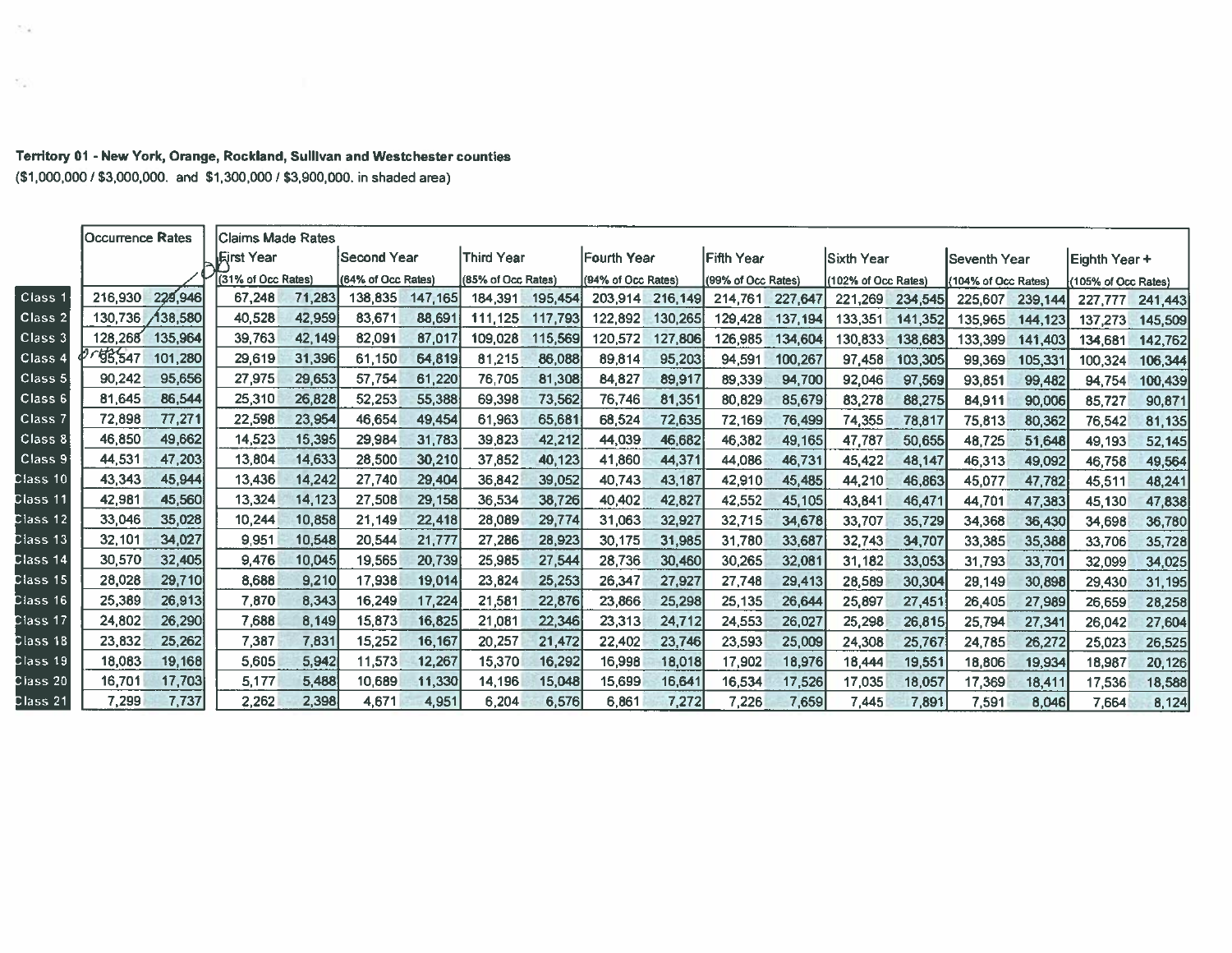## itory 02 - Kings and Queens counties

- 250

 $\sim$ 

1tory U2 - Kings and Queens counties<br>000,000 / \$3,000,000. and \$1,300,000 / \$3,900,000. in shaded area a<br>C

|                    | <b>Occurrence Rates</b> |         | Claims Made Rates  |        |                    |         |                    |         |                    |         |                    |         |                     |         |                     |         |                     |         |
|--------------------|-------------------------|---------|--------------------|--------|--------------------|---------|--------------------|---------|--------------------|---------|--------------------|---------|---------------------|---------|---------------------|---------|---------------------|---------|
|                    |                         |         | IFirst Year        |        | ISecond Year       |         | Third Year         |         | lFourth Year       |         | lFifth Year        |         | lSixth Year         |         | Seventh Year        |         | Eighth Year+        |         |
|                    |                         |         | (31% of Occ Rates) |        | (64% of Occ Rates) |         | (65% of Occ Rates) |         | (94% of Occ Rates) |         | (99% of Occ Rates) |         | (102% of Occ Rates) |         | (104% of Occ Rates) |         | (105% of Occ Rates) |         |
| Class <sub>1</sub> | 265.241                 | 281,155 | 82,224             | 87,158 | 169.754            | 179,939 | 225,454            | 238,982 | 249,326            | 264,286 | 262,588            | 278,344 | 270,545             | 286,778 | 275,850             | 292,401 | 278,503             | 295,213 |
| Class <sub>2</sub> | 159,851                 | 169,442 | 49.553             | 52,527 | 102.304            | 108,443 | 135,873            | 144,026 | 150,260            | 159,275 | 158,252            | 167,747 | 163,048             | 172,831 | 166,245             | 176,220 | 167,843             | 177,914 |
| Class 3            | 156.833                 | 166,243 | 48.618             | 51,535 | 100.373            | 106,396 | 133.308            | 141,307 | 147.423            | 156,269 | 155,265            | 164,581 | 159,970             | 169,568 | 163,107             | 172,893 | 164,675             | 174,556 |
| Class <sub>4</sub> | 116,825                 | 123,835 | 36,215             | 38,388 | 74,768             | 79,254  | 99.301             | 105,259 | 109.816            | 116,405 | 115,657            | 122,596 | 119,162             | 126,311 | 121,498             | 128,788 | 122,666             | 130,026 |
| Class 5            | 110,338                 | 116,959 | 34.205             | 36,257 | 70,616             | 74,853  | 93,788             | 99,415  | 103,718            | 109,941 | 109.235            | 115,789 | 112,545             | 119,298 | 114.752             | 121,637 | 115,855             | 122,807 |
| Class 6            | 99,828                  | 105.817 | 30.946             | 32,803 | 63,890             | 67,723  | 84,853             | 89,945  | 93,838             | 99,468  | 98,829             | 104,759 | 101,824             | 107,934 | 103,821             | 110,050 | 104,819             | 111,108 |
| Class <sub>7</sub> | 89.132                  | 94,480  | 27.631             | 29,288 | 57.044             | 60,467  | 75.762             | 80,308  | 83.784             | 88,811  | 88,241             | 93,535  | 90,915              | 96,369  | 92,697              | 98,259  | 93,589              | 99,204  |
| Class 8            | 57,284                  | 60,721  | 17,758             | 18,823 | 36,662             | 38,861  | 48,691             | 51,613  | 53,847             | 57,078  | 56,711             | 60,114  | 58,430              | 61,936  | 59,576              | 63,150  | 60,148              | 63,757  |
| Class 9            | 54,449                  | 57,716  | 16,879             | 17,892 | 34,847             | 36,938  | 46,281             | 49,058  | 51,182             | 54,253  | 53,904             | 57,139  | 55,538              | 58,870  | 56,627              | 60,024  | 57,171              | 60,602  |
| Class 10           | 52,996                  | 56,176  | 16,428             | 17,414 | 33,917             | 35,952  | 45,047             | 47,750  | 49,816             | 52,805  | 52,466             | 55,614  | 54,056              | 57,300  | 55,116              | 58,423  | 55,646              | 58,985  |
| Class 11           | 52,553                  | 55,707  | 16,291             | 17,269 | 33,634             | 35,652  | 44,670             | 47,351  | 49,400             | 52,364  | 52,028             | 55,150  | 53,605              | 56,821  | 54,656              | 57,935  | 55,181              | 58,492  |
| Class 12           | 40,405                  | 42,829  | 12,525             | 13,277 | 25,859             | 27,411  | 34,344             | 36,405  | 37,981             | 40,260  | 40,001             | 42,401  | 41,213              | 43,686  | 42,021              | 44,543  | 42,425              | 44,971  |
| Class 13           | 39,250                  | 41,605  | 12,167             | 12,897 | 25,120             | 26,627  | 33,362             | 35,364  | 36,895             | 39,108  | 38,857             | 41,189  | 40,035              | 42,437  | 40,820              | 43,269  | 41,212              | 43,685  |
| Class 14           | 37,379                  | 39,621  | 11,587             | 12,282 | 23,922             | 25,357  | 31,772             | 33,678  | 35,136             | 37,244  | 37,005             | 39,225  | 38,126              | 40,414  | 38,874              | 41,206  | 39,248              | 41,602  |
| Class 15           | 34,270                  | 36,326  | 10,623             | 11,261 | 21,933             | 23,249  | 29,130             | 30,877  | 32,214             | 34,147  | 33,928             | 35,963  | 34,956              | 37,053  | 35,641              | 37,780  | 35,984              | 38,143  |
| Class 16           | 31,044                  | 32,906  | 9,623              | 10,201 | 19,868             | 21,060  | 26,387             | 27,970  | 29,181             | 30,932  | 30,733             | 32,577  | 31,664              | 33,564  | 32,285              | 34,223  | 32,596              | 34,552  |
| Class 17           | 30,325                  | 32,144  | 9,400              | 9,964  | 19,408             | 20,572  | 25,776             | 27,323  | 28,505             | 30,216  | 30,022             | 31,823  | 30,931              | 32,787  | 31,538              | 33,430  | 31,841              | 33,752  |
| Class 18           | 29,139                  | 30.888  | 9,033              | 9,575  | 18,649             | 19,768  | 24.768             | 26,254  | 27,391             | 29,034  | 28,848             | 30,579  | 29,722              | 31,505  | 30,305              | 32,123  | 30,596              | 32,432  |
| Class 19           | 22,110                  | 23,436  | 6,854              | 7,265  | 14,150             | 14,999  | 18,793             | 19,921  | 20,783             | 22,030  | 21,889             | 23,202  | 22,552              | 23,905  | 22,994              | 24,374  | 23,215              | 24,608  |
| Class 20           | 20,421                  | 21,646  | 6,330              | 6,710  | 13,069             | 13,853  | 17,357             | 18,399  | 19.195             | 20,347  | 20,216             | 21,429  | 20,829              | 22,079  | 21,237              | 22,512  | 21,442              | 22,728  |
| Class 21           | 8,924                   | 9,460   | 2.766              | 2,932  | 5,711              | 6,054   | 7,586              | 8.041   | 8,389              | 8,892   | 8,835              | 9,365   | 9.103               | 9,649   | 9,281               | 9,838   | 9,371               | 9,933   |
|                    |                         |         |                    |        |                    |         |                    |         |                    |         |                    |         |                     |         |                     |         |                     |         |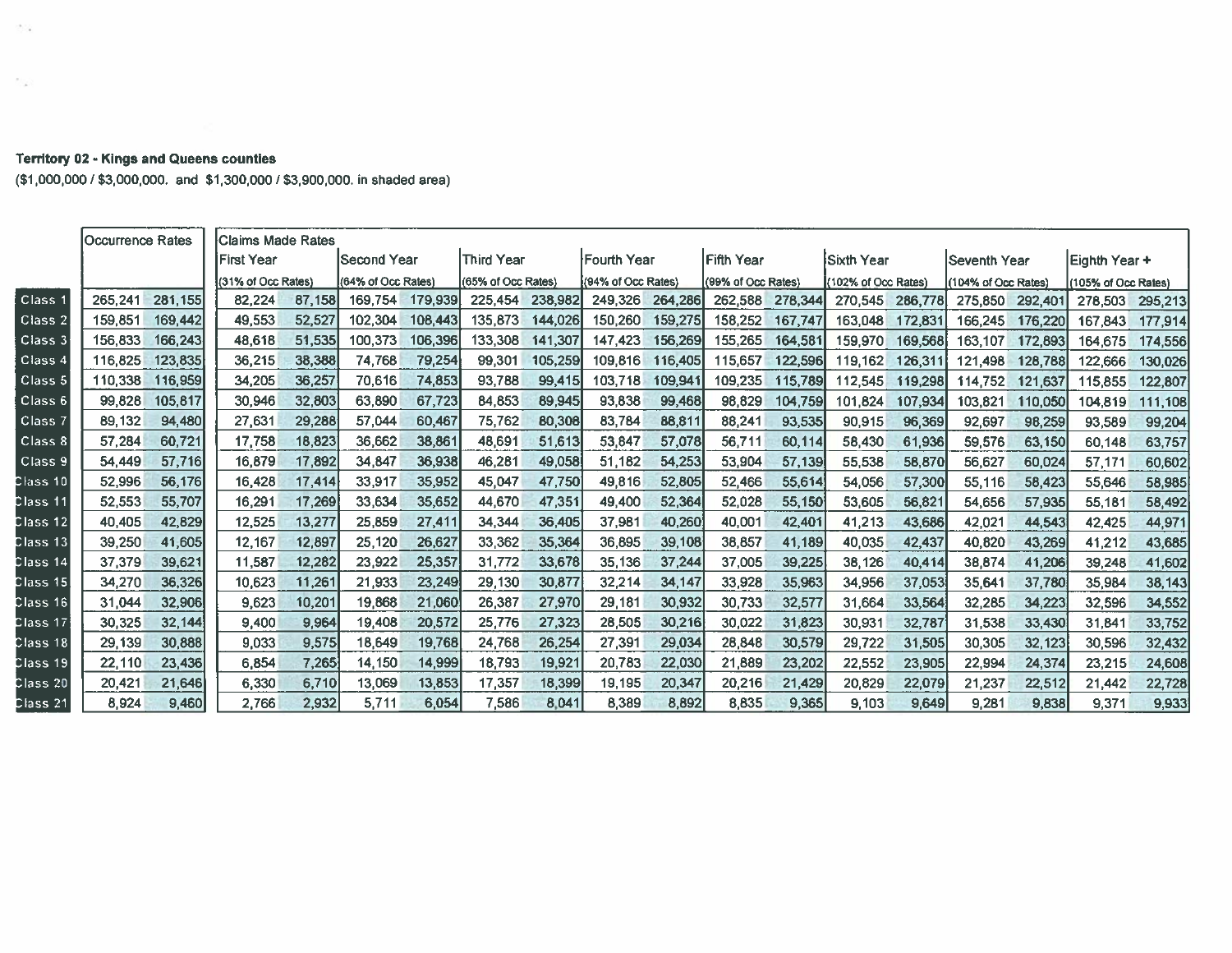## **Territory 03 - Nassau and Suffolk counties**

 $\langle\sigma_{\rm{max}}^2\rangle$ 

 $\frac{1}{2} \left( \frac{1}{2} \right)$ 

(\$1,000,000 / \$3,000,000. and \$1,300,000 / \$3,900,000. in shaded area)

V.

|                                               | <b>Occurrence Rates</b> |         | Claims Made Rates  |        |                    |         |                    |         |                    |         |                    |         |                     |         |                     |         |                     |         |
|-----------------------------------------------|-------------------------|---------|--------------------|--------|--------------------|---------|--------------------|---------|--------------------|---------|--------------------|---------|---------------------|---------|---------------------|---------|---------------------|---------|
|                                               |                         |         | <b>First Year</b>  |        | Second Year        |         | Third Year         |         | lFourth Year       |         | <b>Fifth Year</b>  |         | Sixth Year          |         | Seventh Year        |         | Eighth Year +       |         |
|                                               |                         |         | (31% of Occ Rates) |        | (64% of Occ Rates) |         | (65% of Occ Rates) |         | (94% of Occ Rates) |         | (99% of Occ Rates) |         | (102% of Occ Rates) |         | (104% of Occ Rates) |         | (105% of Occ Rates) |         |
| Class 1                                       | 288.995                 | 306,334 | 89,588             | 94,963 | 184,956            | 196,054 | 245,645            | 260,384 | 271,655            | 287,954 | 286,105            | 303,271 | 294,774             | 312,46  | 300,554             | 318,588 | 303,444             | 321,651 |
| Class <sub>2</sub>                            | 174,166                 | 184,616 | 53,991             | 57.231 | 111,466            | 118,154 | 148,041            | 156,924 | 163,716            | 173,539 | 172,425            | 182,770 | 177,650             | 188,309 | 181,133             | 192,001 | 182,875             | 193,847 |
| Class 3                                       | 170,879                 | 181,132 | 52,972             | 56,150 | 109.362            | 115,924 | 145,247            | 153,962 | 160,626            | 170,264 | 169,170            | 179,320 | 174,296             | 184,754 | 177.714             | 188,377 | 179,423             | 190,188 |
| Class <sup>4</sup>                            | 127.288                 | 134,925 | 39,459             | 41,826 | 81.464             | 86,352  | 108,194            | 114,686 | 119,650            | 126,829 | 126,015            | 133,576 | 129,833             | 137,623 | 132,379             | 140,322 | 133,652             | 141,671 |
| Class 5                                       | 120,220                 | 127,433 | 37,268             | 39,504 | 76,941             | 81,557  | 102,187            | 108,318 | 113,007            | 119,787 | 119,018            | 126,159 | 122,624             | 129,982 | 125,029             | 132,531 | 126,231             | 133,805 |
| Class <sub>6</sub>                            | 108,768                 | 115,294 | 33,718             | 35,741 | 69,611             | 73,788  | 92,453             | 98,000  | 102,242            | 108,376 | 107,680            | 114,141 | 110,943             | 117,600 | 113,119             | 119,906 | 114,206             | 121,059 |
| Class <sub>7</sub>                            | 97.114                  | 102,94  | 30,105             | 31,911 | 62.153             | 65,882  | 82,547             | 87,500  | 91,287             | 96,765  | 96,143             | 101,912 | 99,057              | 105,000 | 100,999             | 107,059 | 101,970             | 108,088 |
| Class 8                                       | 62,414                  | 66.159  | 19,348             | 20,509 | 39,945             | 42,342  | 53,052             | 56,235  | 58,669             | 62,190  | 61,790             | 65,498  | 63,663              | 67,482  | 64.911              | 68,806  | 65,535              | 69,467  |
| Class <sub>9</sub>                            | 59,325                  | 62.885  | 18,390             | 19,494 | 37,968             | 40,246  | 50,426             | 53,452  | 55,765             | 59,111  | 58,732             | 62,256  | 60,512              | 64,142  | 61,698              | 65,400  | 62,291              | 66,029  |
| Class 10                                      | 57,742                  | 61,207  | 17,900             | 18,974 | 36,955             | 39,172  | 49,081             | 52,026  | 54,278             | 57,534  | 57,165             | 60,595  | 58,897              | 62,431  | 60,052              | 63,655  | 60,629              | 64,267  |
| Class 11                                      | 57,260                  | 60,696  | 17,750             | 18,815 | 36,646             | 38,845  | 48,671             | 51,591  | 53.824             | 57,054  | 56,687             | 60,089  | 58,405              | 61,909  | 59,550              | 63,123  | 60,123              | 63,730  |
| $\textsf{Class}\ 12$                          | 44,024                  | 46,665  | 13,647             | 14,466 | 28,175             | 29,865  | 37,420             | 39,665  | 41,382             | 43,865  | 43,583             | 46,198  | 44,904              | 47,598  | 45.785              | 48,532  | 46,225              | 48,998  |
| Class 13                                      | 42,765                  | 45,331  | 13,257             | 14,052 | 27,369             | 29,011  | 36,350             | 38,531  | 40,199             | 42,611  | 42,337             | 44,877  | 43,620              | 46,237  | 44,475              | 47,144  | 44,903              | 47,597  |
| Class 14                                      | 40.726                  | 43.170  | 12,625             | 13,382 | 26,065             | 27,628  | 34,617             | 36,694  | 38,283             | 40,579  | 40,319             | 42,738  | 41,541              | 44,033  | 42,355              | 44.897  | 42,762              | 45,328  |
| Class 15                                      | 37,339                  | 39,580  | 11,575             | 12,269 | 23,897             | 25,331  | 31.738             | 33,643  | 35,099             | 37,205  | 36,966             | 39,184  | 38,086              | 40,371  | 38,833              | 41,163  | 39,206              | 41,559  |
| Class 16                                      | 33,824                  | 35,853  | 10.485             | 11,114 | 21,647             | 22,946  | 28,750             | 30,475  | 31,794             | 33,702  | 33,486             | 35,495  | 34,500              | 36,570  | 35,177              | 37,287  | 35,515              | 37,646  |
| Class 17                                      | 33,041                  | 35,023  | 10.242             | 10,857 | 21,146             | 22,415  | 28,085             | 29,770  | 31.058             | 32,922  | 32,710             | 34,673  | 33,702              | 35,724  | 34,362              | 36,424  | 34,693              | 36,774  |
| Class 18                                      | 31,749                  | 33,654  | 9,842              | 10.432 | 20,319             | 21,538  | 26,986             | 28,606  | 29,844             | 31,635  | 31,431             | 33,317  | 32,384              | 34,327  | 33,019              | 35,000  | 33,336              | 35,336  |
| Class 19                                      | 24,090                  | 25,535  | <b>7,468</b>       | 7,916  | 15,417             | 16,342  | 20,476             | 21,705  | 22,644             | 24,003  | 23,849             | 25,280  | 24,572              | 26,046  | 25,053              | 26,557  | 25,294              | 26,812  |
| $\frac{2 \text{lass } 20}{5 \text{ Ass } 20}$ | 22,249                  | 23,584  | 6.897              | 7,311  | 14,239             | 15,094  | 18,912             | 20,047  | 20,914             | 22,169  | 22,027             | 23,349  | 22,694              | 24,056  | 23,139              | 24,528  | 23,362              | 24,764  |
| Class 21                                      | 9.724                   | 10,307  | 3.014              | 3.195  | 6,223              | 6,596   | 8,265              | 8,761   | 9,140              | 9,689   | 9,626              | 10,204  | 9,918               | 10,513  | 10,112              | 10,719  | 10,210              | 10,822  |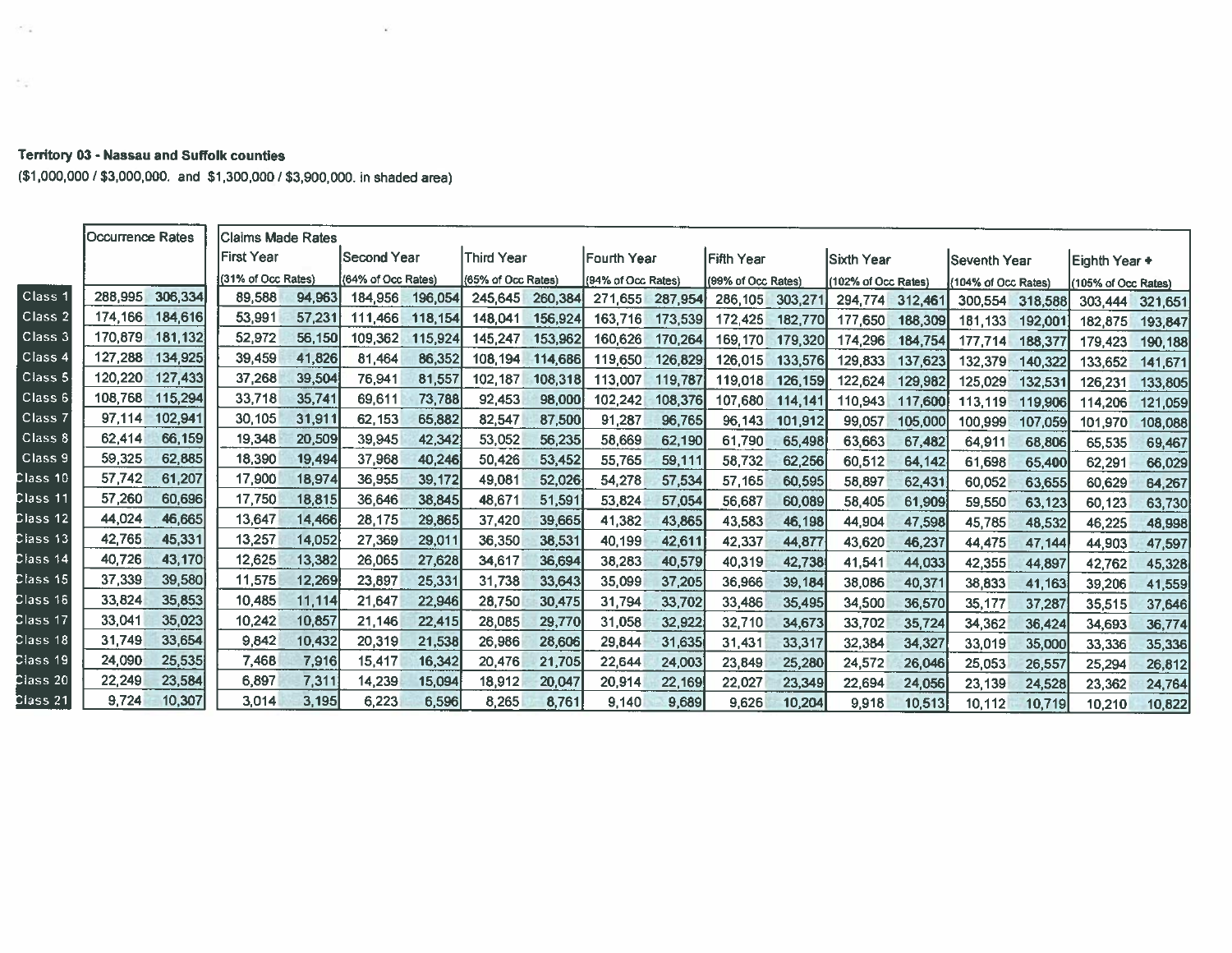## Territory 04 - Columbia, Dutchess, Greene, Putnam and Ulster counties

(\$1,000,000 / \$3,000,000. and \$1,300,000 / \$3,900,000. in shaded area)

 $\mathcal{O}^{\bullet}_{\mathrm{c}}\mathcal{O}_{\mathrm{d}}$ 

 $\epsilon_{\rm{crit}}$ 

|                    | Occurrence Rates |         | lClaims Made Rates |        |                    |        |                    |         |                    |         |                    |         |                     |         |                     |         |                     |         |
|--------------------|------------------|---------|--------------------|--------|--------------------|--------|--------------------|---------|--------------------|---------|--------------------|---------|---------------------|---------|---------------------|---------|---------------------|---------|
|                    |                  |         | lFirst Year        |        | Second Year        |        | Third Year         |         | lFourth Year       |         | Fifth Year         |         | Sixth Year          |         | <b>Seventh Year</b> |         | Eighth Year +       |         |
|                    |                  |         | (31% of Occ Rates) |        | (64% of Occ Rates) |        | (85% of Occ Rates) |         | (94% of Occ Rates) |         | (99% of Occ Rates) |         | (102% of Occ Rates) |         | 104% of Occ Rates)  |         | (105% of Occ Rates) |         |
| Class <sub>1</sub> | 137,252          | 145,487 | 42,548             | 45,101 | 87.841             | 93,111 | 116,664            | 123,664 | 129,016            | 136,757 | 135,879            | 144,032 | 139,997             | 148,396 | 142,742             | 151,306 | 144.114             | 152,761 |
| Class <sub>2</sub> | 82,716           | 87,679  | 25,642             | 27,180 | 52,938             | 56,115 | 70,309             | 74,527  | 77,753             | 82,419  | 81,889             | 86,803  | 84,371              | 89,433  | 86,025              | 91,187  | 86,852              | 92,063  |
| Class 3            | 81,155           | 86,024  | 25,158             | 26,667 | 51,939             | 55,055 | 68,982             | 73,121  | 76,286             | 80,863  | 80,343             | 85,164  | 82,778              | 87,745  | 84.401              | 89,465  | 85,213              | 90,326  |
| Class <sub>4</sub> | 60,452           | 64.079  | 18,740             | 19,864 | 38,689             | 41,011 | 51,384             | 54,467  | 56,825             | 60,235  | 59,848             | 63,439  | 61,661              | 65,361  | 62,870              | 66,643  | 63,475              | 67,283  |
| Class 5            | 57,096           | 60,521  | 17,699             | 18,761 | 36,541             | 38,734 | 48,531             | 51,443  | 53,670             | 56,890  | 56,525             | 59,916  | 58,238              | 61,732  | 59,380              | 62,942  | 59,950              | 63,548  |
| Class <sub>6</sub> | 51,657           | 54,756  | 16,013             | 16,974 | 33,060             | 35,044 | 43,908             | 46,543  | 48,557             | 51,471  | 51,140             | 54,209  | 52,690              | 55,851  | 53,723              | 56,946  | 54,240              | 57,494  |
| Class 7            | 46,122           | 48,889  | 14,298             | 15,155 | 29,518             | 31.289 | 39,204             | 41,556  | 43,355             | 45,956  | 45,661             | 48,401  | 47,045              | 49,867  | 47,967              | 50,845  | 48,428              | 51,334  |
| Class 8            | 29,642           | 31,421  | 9,189              | 9,740  | 18,971             | 20,109 | 25,196             | 26,707  | 27,864             | 29,535  | 29,346             | 31,106  | 30,235              | 32,049  | 30,828              | 32,678  | 31,124              | 32,992  |
| Class <sub>9</sub> | 28,175           | 29,865  | 8,734              | 9,258  | 18,032             | 19,114 | 23,949             | 25,386  | 26,484             | 28,073  | 27,893             | 29,567  | 28,738              | 30,463  | 29.302              | 31,060  | 29,584              | 31,359  |
| Class 10           | 27,423           | 29,069  | 8,501              | 9,011  | 17,551             | 18,604 | 23,310             | 24,708  | 25,778             | 27,325  | 27,149             | 28,778  | 27,972              | 29,650  | 28,520              | 30,231  | 28,794              | 30,522  |
| Class 11           | 27,194           | 28,826  | 8,430              | 8,936  | 17,404             | 18,448 | 23,115             | 24,502  | 25,562             | 27,096  | 26,922             | 28,538  | 27,738              | 29,402  | 28,282              | 29,979  | 28,554              | 30,267  |
| Class 12           | 20,908           | 22,162  | 6,481              | 6,870  | 13,381             | 14,184 | 17,772             | 18,838  | 19,653             | 20,833  | 20,699             | 21,941  | 21,326              | 22,606  | 21,744              | 23,049  | 21,953              | 23,270  |
| Class 13           | 20,310           | 21,529  | 6,296              | 6,674  | 12,998             | 13,778 | 17,263             | 18,299  | 19,091             | 20,237  | 20,107             | 21,313  | 20,716              | 21,959  | 21,122              | 22,390  | 21,325              | 22,605  |
| Class 14           | 19,342           | 20,502  | 5,996              | 6,355  | 12,379             | 13,121 | 16,440             | 17,427  | 18,181             | 19,272  | 19,148             | 20,297  | 19,729              | 20,912  | 20,115              | 21,322  | 20,309              | 21,527  |
| Class 15           | 17,733           | 18,797  | 5,497              | 5,827  | 11,349             | 12,030 | 15,073             | 15,978  | 16,669             | 17,669  | 17,556             | 18,609  | 18,088              | 19,173  | 18,443              | 19,549  | 18,620              | 19,737  |
| Class 16           | 16,064           | 17,027  | 4,979              | 5,278  | 10,281             | 10,897 | 13,654             | 14,473  | 15,100             | 16,006  | 15,903             | 16,857  | 16,385              | 17,368  | 16.706              | 17,709  | 16,867              | 17,879  |
| Class 17           | 15,692           | 16,633  | 4.864              | 5.156  | 10.043             | 10,645 | 13,338             | 14,138  | 14,750             | 15,635  | 15,535             | 16,467  | 16,006              | 16,966  | 16,319              | 17,299  | 16,476              | 17,465  |
| Class 18           | 15,078           | 15,983  | 4,674              | 4,954  | 9,650              | 10,229 | 12,816             | 13,585  | 14,173             | 15,024  | 14.927             | 15,823  | 15,380              | 16,303  | 15,681              | 16,622  | 15,832              | 16,782  |
| Class 19           | 11,441           | 12,127  | 3,546              | 3,759  | 7,322              | 7,761  | 9,725              | 10,308  | 10,754             | 11,400  | 11,326             | 12,006  | 11,670              | 12,370  | 11,898              | 12,612  | 12,013              | 12,734  |
| Class 20           | 10,567           | 11,201  | 3,275              | 3,472  | 6,762              | 7,168  | 8,982              | 9,520   | 9,933              | 10,529  | 10,461             | 11,089  | 10,778              | 11,425  | 10,989              | 11,649  | 11.095              | 11,761  |
| Class 21           | 4,618            | 4,895   | 1,431              | 1,517  | 2,955              | 3,133  | 3,925              | 4,161   | 4,341              | 4,601   | 4,572              | 4,846   | 4,710               | 4,993   | 4,802               | 5,091   | 4.849               | 5,140   |
|                    |                  |         |                    |        |                    |        |                    |         |                    |         |                    |         |                     |         |                     |         |                     |         |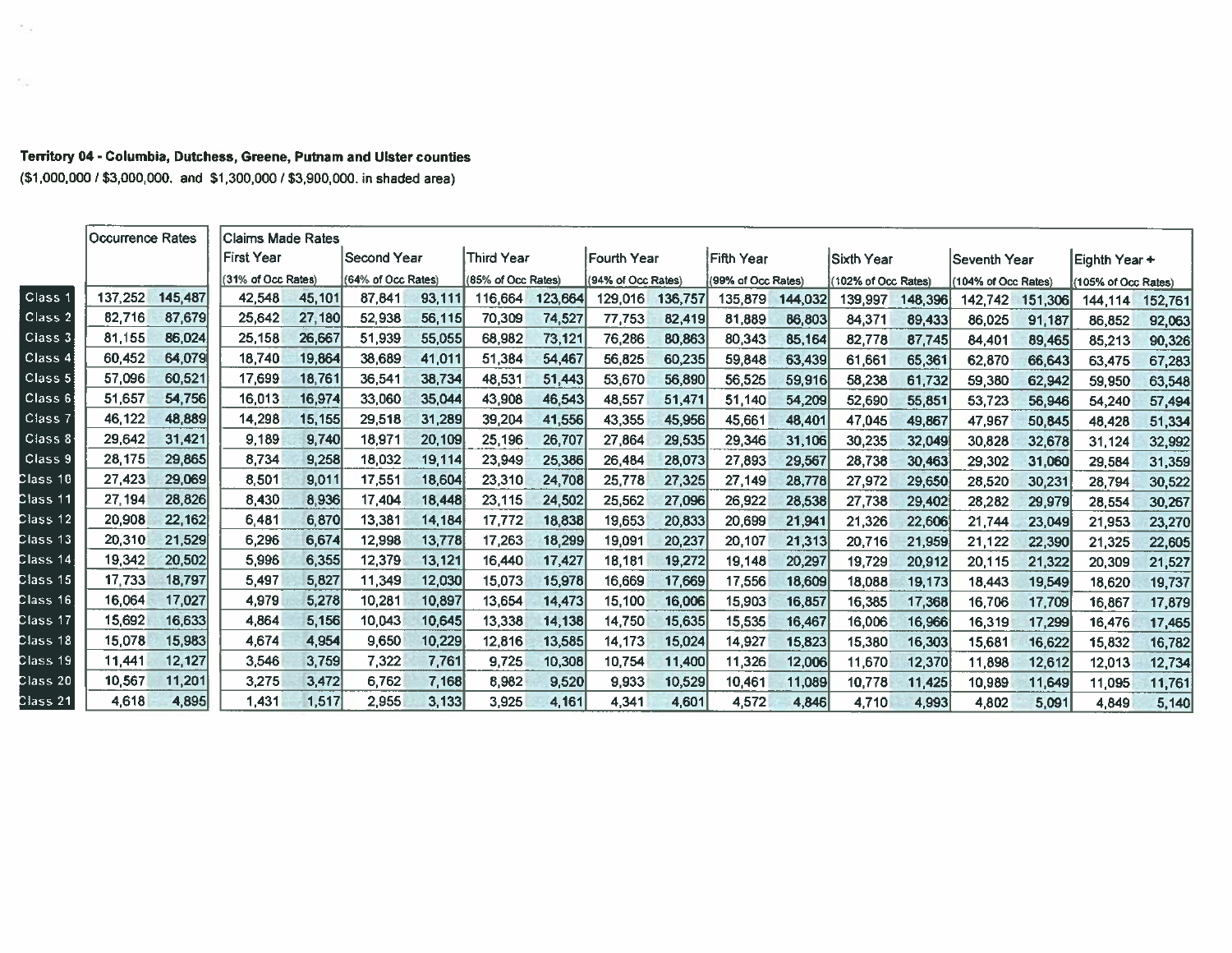|                    | Occurrence Rales |        | Claims Made Rates  |        |                    |        |                    |        |                    |        |                    |        |                  |                      |
|--------------------|------------------|--------|--------------------|--------|--------------------|--------|--------------------|--------|--------------------|--------|--------------------|--------|------------------|----------------------|
|                    |                  |        | <b>First Year</b>  |        | Second Year        |        | Third Year         |        | Fourth Year        |        | Fifth Year         |        | Sixth Year       |                      |
|                    |                  |        | (31% of Occ Rates) |        | (64% of Occ Rates) |        | (85% of Occ Rates) |        | (94% of Occ Rates) |        | (99% of Occ Rates) |        | (102% of Occ Rat |                      |
| Class 1            | 57,703           | 61,165 | 17,888             | 18,961 | 36,930             | 39,146 | 49,048             | 51,990 | 54,241             | 57,495 | 57,126             | 60,554 | 58,857           | 6                    |
| Class 2            | 34,775           | 36,862 | 10,780             | 11,427 | 22,256             | 23,591 | 29,559             | 31,333 | 32,689             | 34,650 | 34,428             | 36,493 | 35,471           | $\mathbf{3}$         |
| Class 3            | 34,119           | 36,166 | 10,577             | 11,211 | 21,836             | 23,146 | 29,001             | 30,741 | 32,072             | 33,996 | 33,778             | 35,804 | 34,801           | 3                    |
| Class 4            | 25,415           | 26,940 | 7,878              | 8,351  | 16,265             | 17,241 | 21,603             | 22,899 | 23,890             | 25,324 | 25,161             | 26,671 | 25,923           | $\mathbf{2}^{\cdot}$ |
| Class 5            | 24,004           | 25,444 | 7,441              | 7,887  | 15,362             | 16,284 | 20,403             | 21,627 | 22,564             | 23,917 | 23,764             | 25,190 | 24,484           | 2                    |
| Class 6            | 21,717           | 23,020 | 6,732              | 7,136  | 13,899             | 14,733 | 18,460             | 19,567 | 20,414             | 21,639 | 21,500             | 22,790 | 22,152           | 2                    |
| Class <sub>7</sub> | 19,390           | 20,554 | 6,011              | 6,371  | 12,410             | 13,154 | 16,482             | 17,471 | 18,227             | 19,321 | 19,196             | 20,348 | 19,778           | 2 <sup>i</sup>       |
| Class 8            | 12,462           | 13,210 | 3,863              | 4,095  | 7,975              | 8,454  | 10,593             | 11,228 | 11,714             | 12,417 | 12,337             | 13,078 | 12,711           | $\ddagger$           |
| Class 9            | 11,845           | 12,556 | 3,672              | 3,892  | 7,581              | 8,035  | 10,068             | 10,672 | 11,134             | 11,802 | 11,727             | 12,430 | 12,082           | 1                    |
| Class 10           | 11,529           | 12,221 | 3,574              | 3,788  | 7,378              | 7,821  | 9,800              | 10,388 | 10,837             | 11,487 | 11,414             | 12,099 | 11,760           | 1:                   |
|                    |                  |        |                    |        |                    |        |                    |        |                    |        |                    |        |                  |                      |

## Territory 06 - Livingston, Monroe, Ontario, Seneca, Wayne and Yates counties (\$1,000,000 / \$3,000,000. and \$1,300,000 / \$3,900,000. in shaded area)

 $\mathcal{F}(\mathcal{A})$ 

Av.

|                                            | --------------- |        |                    |        |                    |        |                    |        |                    |        |                    |        |                     |        |                     |        |                     |        |
|--------------------------------------------|-----------------|--------|--------------------|--------|--------------------|--------|--------------------|--------|--------------------|--------|--------------------|--------|---------------------|--------|---------------------|--------|---------------------|--------|
|                                            |                 |        | First Year         |        | <b>Second Year</b> |        | Third Year         |        | <b>Fourth Year</b> |        | Fifth Year         |        | Sixth Year          |        | Seventh Year        |        | Eighth Year +       |        |
|                                            |                 |        | (31% of Occ Rates) |        | (64% of Occ Rates) |        | (85% of Occ Rates) |        | (94% of Occ Rates) |        | (99% of Occ Rates) |        | (102% of Occ Rates) |        | (104% of Occ Rates) |        | (105% of Occ Rates) |        |
| Class <sub>1</sub>                         | 57,703          | 61.165 | 17,888             | 18,961 | 36,930             | 39,146 | 49,048             | 51,990 | 54,241             | 57,495 | 57,126             | 60,554 | 58,857              | 62,389 | 60,011              | 63,612 | 60,588              | 64,224 |
| Class 2                                    | 34,775          | 36,862 | 10,780             | 11,427 | 22,256             | 23,591 | 29,559             | 31,333 | 32,689             | 34,650 | 34,428             | 36,493 | 35,471              | 37,599 | 36,166              | 38,336 | 36,514              | 38,705 |
| Class 3                                    | 34,119          | 36,166 | 10,577             | 11,211 | 21,836             | 23,146 | 29,001             | 30,741 | 32,072             | 33,996 | 33,778             | 35,804 | 34,801              | 36,889 | 35,484              | 37,613 | 35,825              | 37,974 |
| Class 4                                    | 25,415          | 26,940 | 7,878              | 8,351  | 16,265             | 17,241 | 21,603             | 22,899 | 23,890             | 25,324 | 25,161             | 26,671 | 25,923              | 27,479 | 26,432              | 28,018 | 26,686              | 28,287 |
| Class 5                                    | 24,004          | 25,444 | 7,441              | 7,887  | 15,362             | 16,284 | 20,403             | 21,627 | 22,564             | 23,917 | 23,764             | 25,190 | 24,484              | 25,953 | 24,964              | 26,462 | 25,204              | 26,716 |
| Class 6                                    | 21,717          | 23,020 | 6,732              | 7,136  | 13,899             | 14,733 | 18,460             | 19,567 | 20,414             | 21,639 | 21,500             | 22,790 | 22,152              | 23,481 | 22,586              | 23,941 | 22,803              | 24,171 |
| $C$ lass 7                                 | 19,390          | 20,554 | 6,011              | 6,371  | 12,410             | 13,154 | 16,482             | 17,471 | 18,227             | 19,321 | 19,196             | 20,348 | 19,778              | 20,965 | 20,166              | 21,376 | 20,360              | 21,582 |
| Class 8                                    | 12,462          | 13,210 | 3,863              | 4,095  | 7,975              | 8,454  | 10,593             | 11,228 | 11,714             | 12,417 | 12,337             | 13,078 | 12,711              | 13,474 | 12,960              | 13,738 | 13,085              | 13,870 |
| Class 9                                    | 11,845          | 12,556 | 3,672              | 3,892  | 7,581              | 8,035  | 10,068             | 10,672 | 11,134             | 11,802 | 11,727             | 12,430 | 12,082              | 12,807 | 12,319              | 13,058 | 12,437              | 13,184 |
| $\sf Class\,10$                            | 11,529          | 12,221 | 3,574              | 3,788  | 7,378              | 7,821  | 9,800              | 10,388 | 10,837             | 11,487 | 11,414             | 12,099 | 11,760              | 12,465 | 11,990              | 12,710 | 12,105              | 12,832 |
| Class 11                                   | 11,433          | 12,119 | 3,544              | 3,756  | 7,317              | 7,756  | 9,718              | 10,301 | 10,747             | 11,392 | 11,318             | 11,997 | 11,661              | 12,361 | 11,890              | 12,603 | 12,004              | 12,725 |
| Class 12                                   | 8,790           | 9,317  | 2,724              | 2,888  | 5,625              | 5,963  | 7,471              | 7,920  | 8,262              | 8,758  | 8,702              | 9,224  | 8,966               | 9,504  | 9,141               | 9,690  | 9,229               | 9,783  |
| Class 13                                   | 8,538           | 9,051  | 2,647              | 2,805  | 5,464              | 5,792  | 7,258              | 7,693  | 8,026              | 8,508  | 8,453              | 8,960  | 8,709               | 9,232  | 8,880               | 9,413  | 8,965               | 9,503  |
| Class 14                                   | 8,131           | 8,619  | 2,520              | 2,672  | 5,204              | 5,516  | 6,912              | 7,326  | 7.643              | 8,102  | 8.050              | 8,533  | 8,294               | 8,792  | 8,457               | 8,964  | 8,538               | 9,050  |
| $\textsf{Class} \overline{\phantom{0}} 15$ | 7,455           | 7,902  | 2,311              | 2,449  | 4,771              | 5,057  | 6,337              | 6,717  | 7,008              | 7,428  | 7,381              | 7,823  | 7,604               | 8,061  | 7,753               | 8,219  | 7,828               | 8,298  |
| Class 16.                                  | 6,753           | 7,158  | 2,093              | 2,219  | 4,322              | 4,581  | 5,740              | 6,085  | 6,348              | 6,729  | 6,686              | 7,087  | 6,888               | 7,302  | 7,023               | 7,445  | 7,091               | 7,516  |
| Class 17                                   | 6.597           | 6,993  | 2,045              | 2,167  | 4,222              | 4,475  | 5,607              | 5,944  | 6,201              | 6,573  | 6,531              | 6,923  | 6,729               | 7,133  | 6,861               | 7,272  | 6,927               | 7,342  |
| $\textsf{Class}\ 18$                       | 6,339           | 6,719  | 1,965              | 2,083  | 4,057              | 4,300  | 5,388              | 5,711  | 5,959              | 6,316  | 6,275              | 6,652  | 6,466               | 6,854  | 6,592               | 6,988  | 6,656               | 7,055  |
| Class 19                                   | 4,810           | 5,098  | 1.491              | 1,580  | 3,078              | 3,263  | 4,088              | 4,333  | 4,521              | 4,792  | 4,762              | 5,047  | 4,906               | 5,200  | 5,002               | 5,302  | 5.050               | 5,353  |
| Class 20                                   | 4,442           | 4,709  | 1,377              | 1,459  | 2,843              | 3,013  | 3,776              | 4,002  | 4,176              | 4,426  | 4.398              | 4,662  | 4,531               | 4.803  | 4,620               | 4,897  | 4,664               | 4,944  |
| Class 21                                   | 1.941           | 2.058  | 601                | 638    | 1.242              | 1.317  | 1.650              | 1.749  | 1825               | 1934   | -922               | 2037   | 980                 | 2.099  | 2 N 1 9             | 2.140  | 2.038               | 2.160  |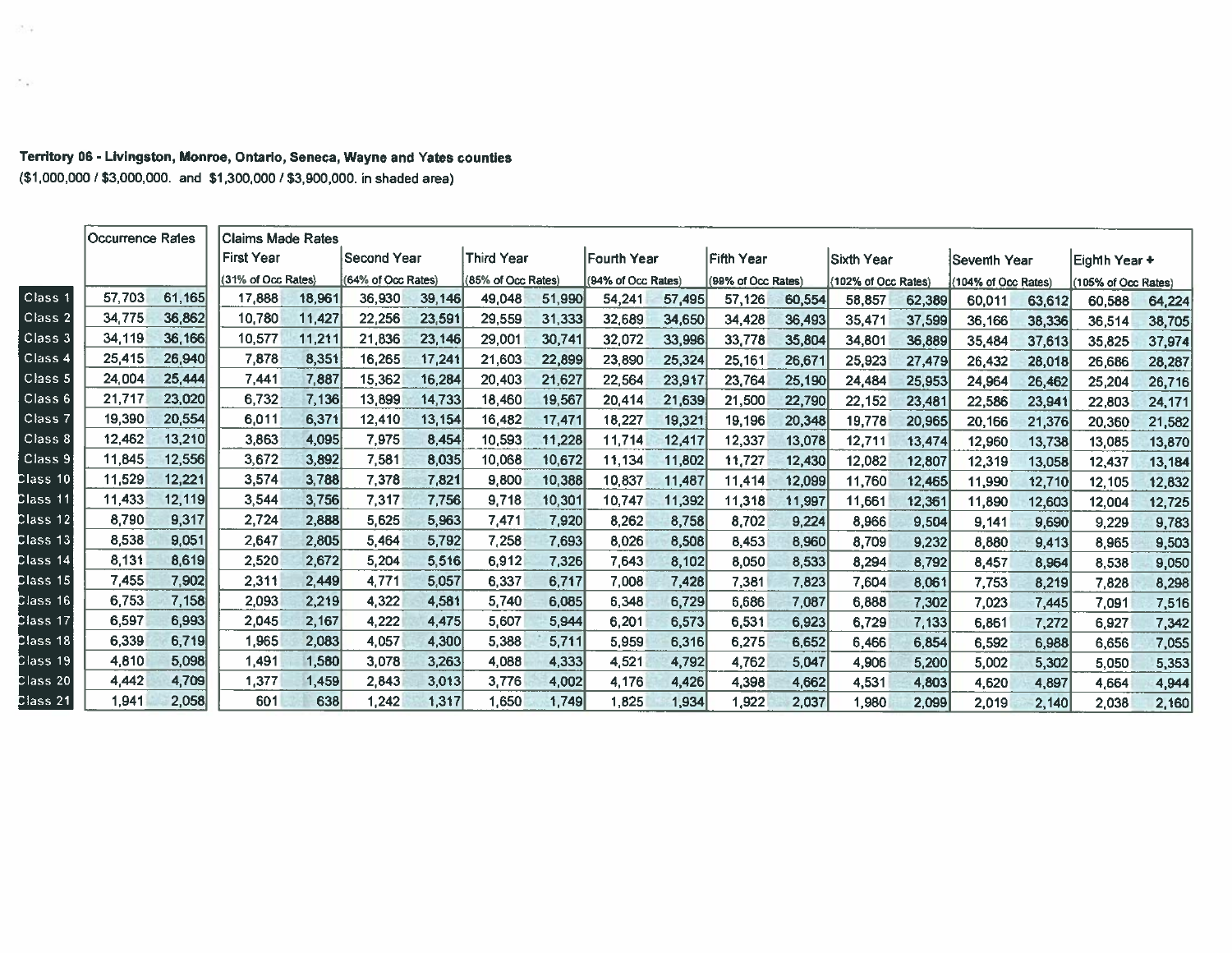| <b>Territory 07 - Bronx and Richmond counties</b> |                                                                            |
|---------------------------------------------------|----------------------------------------------------------------------------|
|                                                   | (\$1,000,000 / \$3,000,000. and \$1,300,000 / \$3,900,000. in shaded area) |

 $\sim 10$ 

 $\sim 2.5\%$ 

|                    | <b>Occurrence Rates</b> |         | <b>Claims Made Rates</b> |        |                    |         |                    |         |                     |         |                    |         |                    |         |                     |         |                     |          |
|--------------------|-------------------------|---------|--------------------------|--------|--------------------|---------|--------------------|---------|---------------------|---------|--------------------|---------|--------------------|---------|---------------------|---------|---------------------|----------|
|                    |                         |         | <b>First Year</b>        |        | <b>Second Year</b> |         | lThird Year        |         | <b>IFourth Year</b> |         | <b>Fifth Year</b>  |         | Sixth Year         |         | Seventh Year        |         | Eighth Year +       |          |
|                    |                         |         | (31% of Occ Rates)       |        | (64% of Occ Rates) |         | (85% of Occ Rates) |         | (94% of Occ Rates)  |         | (99% of Occ Rates) |         | 102% of Occ Rates) |         | (104% of Occ Rates) |         | (105% of Occ Rates) |          |
| Class <sub>1</sub> | 273.202                 | 289,594 | 84.692                   | 89,774 | 174,849            | 185,340 | 232,222            | 246,155 | 256,810             | 272,218 | 270,470            | 286,698 | 278,666            | 295,386 | 284,130             | 301,178 | 286,862             | 304,074  |
| Class <sub>2</sub> | 164,649                 | 174,528 | 51,041                   | 54,103 | 105,375            | 111,698 | 139,951            | 148,349 | 154,770             | 164,056 | 163,002            | 172,782 | 167,942            | 178,018 | 171.235             | 181.509 | 172.881             | 183,254  |
| Class 3            | 161,541                 | 171,233 | 50,077                   | 53,082 | 103,386            | 109,589 | 137,310            | 145,548 | 151,848             | 160,959 | 159,925            | 169,521 | 164,772            | 174,658 | 168,003             | 178,083 | 169,618             | 179,795  |
| Class <sub>4</sub> | 120,332                 | 127,552 | 37,302                   | 39,541 | 77,012             | 81,633  | 102.282            | 108,419 | 113,112             | 119,898 | 119,128            | 126,276 | 122,738            | 130,103 | 125,145             | 132,654 | 126,348             | 133,929  |
| Class <sub>5</sub> | 113,650                 | 120,469 | 35,231                   | 37,345 | 72,736             | 77,100  | 96.603             | 102,399 | 106,831             | 113,241 | 112,514            | 119,265 | 115,923            | 122,879 | 118,196             | 125,288 | 119.333             | 126,493  |
| $C$ lass $6$       | 102,824                 | 108,994 | 31,875                   | 33,788 | 65,807             | 69,756  | 87,400             | 92,644  | 96,655              | 102,454 | 101,796            | 107,904 | 104,881            | 111,173 | 106,937             | 113,353 | 107,965             | 114,443  |
| Class <sub>7</sub> | 91,807                  | 97,316  | 28,460                   | 30,168 | 58,756             | 62,282  | 78,036             | 82,718  | 86,299              | 91,477  | 90.889             | 96,343  | 93,643             | 99,262  | 95,480              | 101,208 | 96.398              | 102, t82 |
| Class 8            | 59,004                  | 62,544  | 18.291                   | 19,388 | 37,762             | 40,028  | 50,153             | 53,162  | 55,463              | 58,791  | 58,414             | 61,918  | 60,184             | 63,795  | 61,364              | 65,046  | 61,954              | 65,671   |
| Class 9            | 56,083                  | 59,448  | 17,385                   | 18,429 | 35,893             | 38,047  | 47.671             | 50,531  | 52,718              | 55,881  | 55,522             | 58,854  | 57,205             | 60,637  | 58,326              | 61,826  | 58,887              | 62,421   |
| :lass 10           | 54,587                  | 57,862  | 16.922                   | 17,937 | 34,935             | 37,032  | 46,399             | 49,183  | 51,312              | 54,390  | 54,041             | 57,284  | 55,679             | 59,019  | 56,770              | 60,177  | 57,316              | 60,755   |
| Mass 11            | 54,131                  | 57,379  | 16.780                   | 17,787 | 34,644             | 36,722  | 46,011             | 48,772  | 50,883              | 53,936  | 53,590             | 56,805  | 55,213             | 58,526  | 56,296              | 59,674  | 56.837              | 60,248   |
| lass 12:           | 41,618                  | 44,115  | 12,901                   | 13,675 | 26,635             | 28,233  | 35,375             | 37,498  | 39,121              | 41,468  | 41,202             | 43,674  | 42,450             | 44,997  | 43,283              | 45,880  | 43,699              | 46,321   |
| ∶lass 13           | 40,428                  | 42,853  | 12,532                   | 13,284 | 25,874             | 27,426  | 34,364             | 36,425  | 38,002              | 40,282  | 40,024             | 42,425  | 41,236             | 43,711  | 42,045              | 44,568  | 42,449              | 44,996   |
| :lass 14           | 38,501                  | 40,811  | 11,935                   | 12,651 | 24,640             | 26,119  | 32,725             | 34,689  | 36,190              | 38,362  | 38.116             | 40,403  | 39,271             | 41,627  | 40,041              | 42,443  | 40.426              | 42,851   |
| lass 15            | 35,299                  | 37,417  | 10,942                   | 11,599 | 22,591             | 23,947  | 30,004             | 31,804  | 33.181              | 35,172  | 34,946             | 37,043  | 36,005             | 38,165  | 36,711              | 38,914  | 37,064              | 39,288   |
| :lass 16           | 31,975                  | 33,894  | 9,912                    | 10,507 | 20,464             | 21,692  | 27,179             | 28,810  | 30,057              | 31,860  | 31,656             | 33,555  | 32,615             | 34,572  | 33,254              | 35,250  | 33,574              | 35,589   |
| :lass 17           | 31,235                  | 33,109  | 9,683                    | 10,264 | 19,990             | 21,190  | 26,550             | 28,143  | 29,361              | 31,123  | 30.923             | 32,778  | 31,860             | 33,771  | 32,485              | 34,434  | 32,797              | 34,765   |
| મass 18            | 30,014                  | 31,815  | 9.304                    | 9,862  | 19,209             | 20,361  | 25,512             | 27,042  | 28,213              | 29,906  | 29,714             | 31,497  | 30,614             | 32,451  | 31,214              | 33,087  | 31,515              | 33,405   |
| :lass 19           | 22.773                  | 24,140  | 7.059                    | 7,483  | 14,575             | 15,449  | t9,357             | 20,519  | 21,407              | 22,691  | 22,546             | 23,898  | 23,229             | 24,623  | 23,684              | 25,105  | 23,9t2              | 25,347   |
| ∶lass 20           | 21,034                  | 22,296  | 6.520                    | 6,911  | 13,461             | 14,269  | 17,878             | 18,951  | 19,772              | 20,958  | 20,823             | 22,073  | 21,454             | 22,742  | 21,875              | 23,187  | 22,085              | 23,410   |
| :lass 21           | 9.192                   | 9,744   | 2,849                    | 3,020  | 5,883              | 6,236   | 7,813              | 8,282   | 8,641               | 9,159   | 9,100              | 9,646   | 9,376              | 9,939   | 9,560               | 10.133  | 9,652               | 10,231   |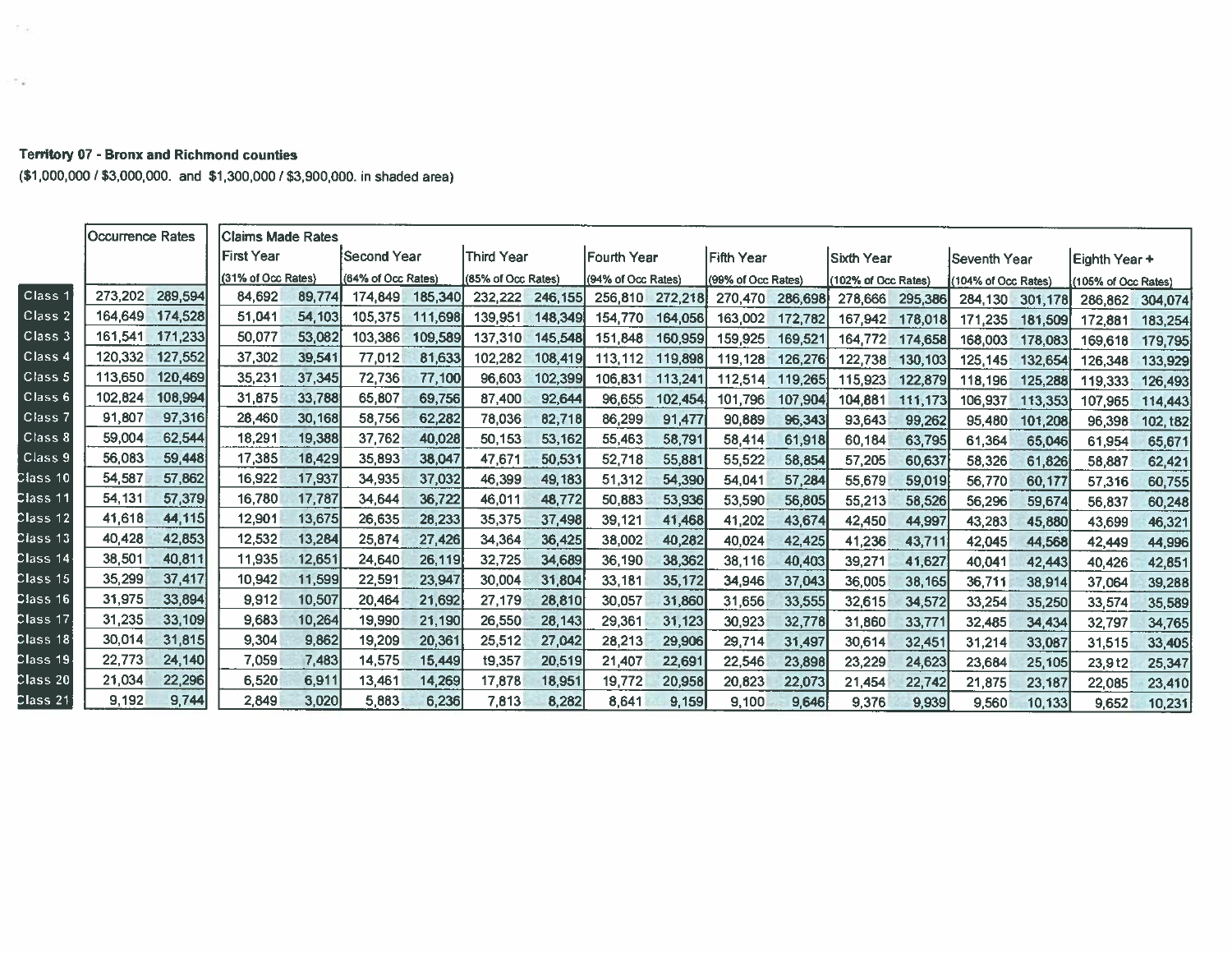## **Territory 00 - All other counties**

 $\mathcal{W}(\mathcal{C})$ 

Ca.

(\$1,000,000 / \$3,000,000. and \$1,300,000 / \$3,900,000. in shaded area)

|                    | Occurrence Rates |        | <b>Claims Made Rates</b> |        |                    |        |                    |        |                     |        |                    |        |                     |        |                    |        |                    |        |
|--------------------|------------------|--------|--------------------------|--------|--------------------|--------|--------------------|--------|---------------------|--------|--------------------|--------|---------------------|--------|--------------------|--------|--------------------|--------|
|                    |                  |        | <b>First Year</b>        |        | Second Year        |        | lThird Year        |        | <b>IFourth Year</b> |        | <b>IFifth Year</b> |        | Sixth Year          |        | Seventh Year       |        | Eighth Year +      |        |
|                    |                  |        | (31% of Occ Rates)       |        | (64% of Occ Rates) |        | (85% of Occ Rates) |        | (94% of Occ Rates)  |        | (99% of Occ Rates) |        | (102% of Occ Rates) |        | 104% of Occ Rates) |        | 105% of Occ Rates) |        |
| Class <sup>®</sup> | 81,479           | 86,367 | 25,258                   | 26,774 | 52,146             | 55,275 | 69,257             | 73,412 | 76,590              | 81,185 | 80,664             | 85,504 | 83,108              | 88,095 | 84,738             | 89,822 | 85,553             | 90,686 |
| Class 2            | 49,104           | 52,050 | 15,222                   | 16,135 | 31,426             | 33,312 | 41,738             | 44,243 | 46,158              | 48,927 | 48,613             | 51,530 | 50,086              | 53,091 | 51,068             | 54,132 | 51,559             | 54,653 |
| Class <sub>3</sub> | 48,177           | 51,068 | 14,935                   | 15,831 | 30,833             | 32,683 | 40,951             | 43,408 | 45,286              | 48,004 | 47,695             | 50,557 | 49,141              | 52,089 | 50,104             | 53,111 | 50,586             | 53,621 |
| Class <sub>4</sub> | 35,887           | 38,040 | 11.125                   | 11,792 | 22,968             | 24,346 | 30,504             | 32,334 | 33,734              | 35,758 | 35,528             | 37,660 | 36,605              | 38,801 | 37,323             | 39,562 | 37,681             | 39,942 |
| Class <sub>5</sub> | 33.894           | 35,928 | 10,507                   | 11,137 | 21,692             | 22,994 | 28,810             | 30,539 | 31,861              | 33,772 | 33,555             | 35,569 | 34,572              | 36,647 | 35,250             | 37,365 | 35,589             | 37,725 |
| Class 6            | 30,666           | 32,506 | 9,506                    | 10,076 | 19,626             | 20,803 | 26,066             | 27,630 | 28,826              | 30,555 | 30,359             | 32,181 | 31,279              | 33,156 | 31,892             | 33,806 | 32,199             | 34,131 |
| Class 7            | 27,380           | 29.023 | 8,487                    | 8,997  | 17,523             | 18,574 | 23,273             | 24,669 | 25,737              | 27,281 | 27,106             | 28,733 | 27,928              | 29,603 | 28,475             | 30,184 | 28,749             | 30,474 |
| Class 8            | 17,597           | 18,653 | 5,455                    | 5,782  | 11,262             | 11,937 | 14,957             | 15,855 | 16,541              | 17,533 | 17,421             | 18,466 | 17,949              | 19,026 | 18,301             | 19,399 | 18,477             | 19,585 |
| Class 9            | 16,726           | 17,729 | 5,185                    | 5,496  | 10,704             | 11,347 | 14,217             | 15,070 | 15,722              | 16,666 | 16,558             | 17,552 | 17,060              | 18,084 | 17,395             | 18,438 | 17,562             | 18,616 |
| Class 10           | 16,279           | 17,256 | 5,046                    | 5,349  | 10,419             | 11,044 | 13,837             | 14,668 | 15,303              | 16,221 | 16.117             | 17,084 | 16,605              | 17,601 | 16,931             | 17,947 | 17,093             | 18,119 |
| Class 11           | 16,143           | 17,112 | 5,004                    | 5,304  | 10,332             | 10,952 | 13,722             | 14,545 | 15,175              | 16,085 | 15,982             | 16,941 | 16,466              | 17,454 | 16,789             | 17,797 | 16,951             | 17,968 |
| Class 12           | 12,412           | 13,156 | 3,847                    | 4,078  | 7,943              | 8,420  | 10,550             | 11,183 | 11,667              | 12,367 | 12,288             | 13,025 | 12,660              | 13,420 | 12,908             | 13,683 | 13,032             | 13,814 |
| Class 13           | 12,057           | 12,780 | 3.737                    | 3,962  | 7,716              | 8,179  | 10,248             | 10,863 | 11,333              | 12,013 | 11,936             | 12,652 | 12,298              | 13,036 | 12,539             | 13,291 | 12,660             | 13,419 |
| Class 14           | 11,482           | 12,171 | 3,559                    | 3,773  | 7,348              | 7,789  | 9.760              | 10,345 | 10,793              | 11,441 | 11.367             | 12,049 | 11,712              | 12,414 | 11.941             | 12,658 | 12,056             | 12,779 |
| Class 15           | 10.527           | 11,159 | 3,263                    | 3,459  | 6,737              | 7,141  | 8.948              | 9,485  | 9,895               | 10,489 | 10.422             | 11,047 | 10.738              | 11,382 | 10,948             | 11,605 | 11,053             | 11,717 |
| Class 16           | 9,536            | 10,108 | 2,956                    | 3,133  | 6.103              | 6,469  | 8,105              | 8,592  | 8,964               | 9,502  | 9,441              | 10,007 | 9,727               | 10,310 | 9,917              | 10,512 | 10,013             | 10,614 |
| Class 17           | 9,315            | 9,874  | 2,887                    | 3,061  | 5,962              | 6,319  | 7.918              | 8,393  | 8,756               | 9,282  | 9,222              | 9.775  | 9,501               | 10,072 | 9,688              | 10,269 | 9,781              | 10,368 |
| Class 18           | 8,951            | 9,488  | 2.774                    | 2,941  | 5.728              | 6,072  | 7,608              | 8.065  | 8.414               | 8.919  | 8,861              | 9,393  | 9.130               | 9,678  | 9,309              | 9,868  | 9,398              | 9,962  |
| Class 19           | 6,792            | 7,199  | 2,105                    | 2,231  | 4,346              | 4,607  | 5,773              | 6,119  | 6,384               | 6,767  | 6,724              | 7,127  | 6,927               | 7,343  | 7,063              | 7,487  | 7.131              | 7,559  |
| Class 20           | 6,273            | 6,649  | 1.944                    | 2,061  | 4.014              | 4,255  | 5.332              | 5,652  | 5.896               | 6,250  | 6,210              | 6,583  | 6,398               | 6.782  | 6,524              | 6,915  | 6,586              | 6,982  |
| Class 21           | 2,741            | 2,906  | 849                      | 900    | 1.754              | 1,859  | 2,330              | 2,470  | 2,577               | 2,731  | 2,714              | 2,877  | 2,796               | 2,964  | 2,851              | 3,022  | 2,878              | 3,051  |
|                    |                  |        |                          |        |                    |        |                    |        |                     |        |                    |        |                     |        |                    |        |                    |        |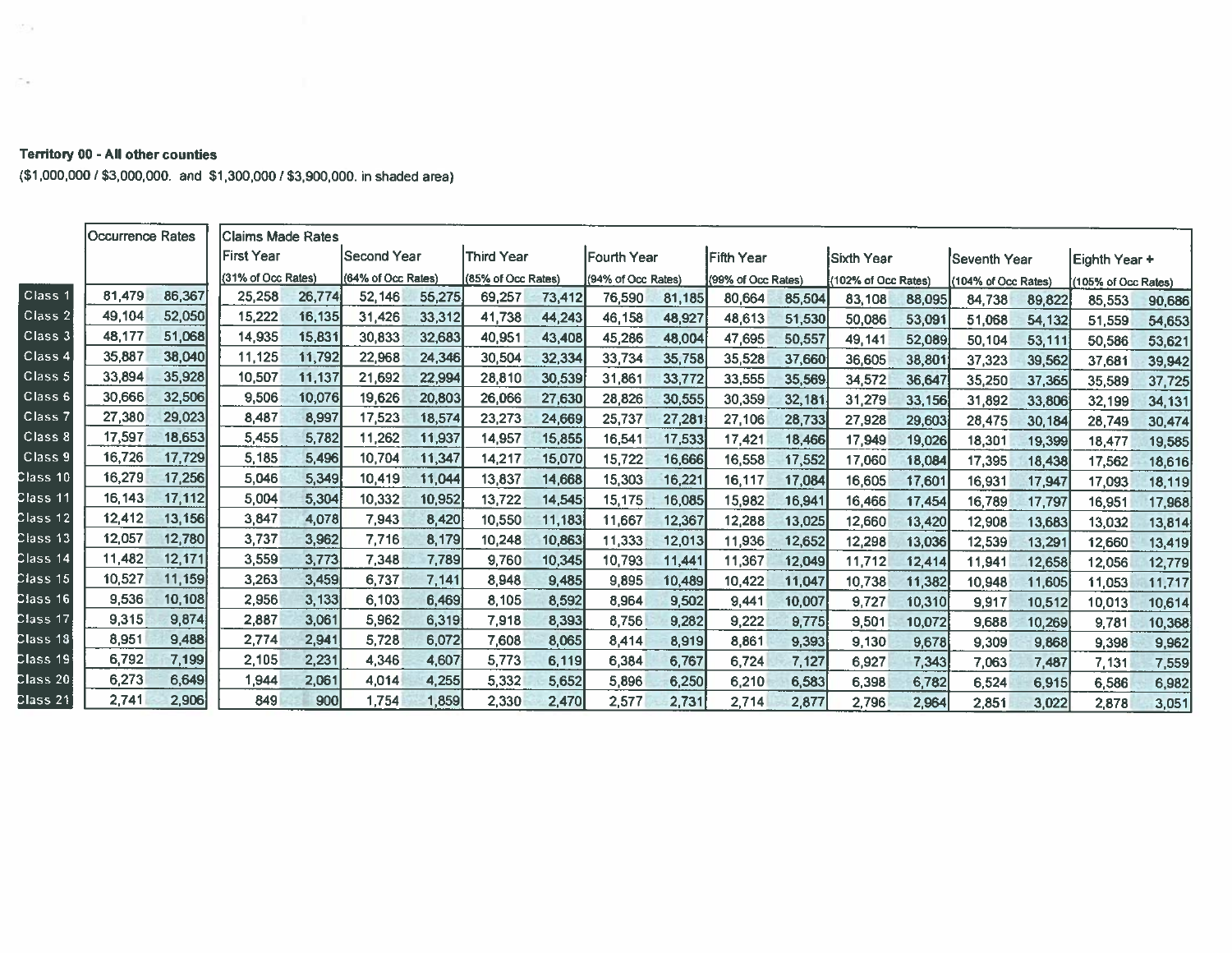## About The Company

Medical Liability Mutual Insurance Company (hereinafter referred to as 'MLMIC') is a mutual insurance company organized in 1975 under the Insurance Law of the State ot New York in response to the crisis of availability of physicians professional liability coverage in New York. MLMIC is one of the largest writers of medical professional liability insurance in the nation. MLMIC is the only insurer endorsed by the Medical Society of the State of New York (MSSNY) for professional liability insurance for physicians and surgeons.

## Policyholder Dividends

Policyholders, as owners of Medical Liability Mutual Insurance Company, are entitled to participate in the distribution of dividends, if such dividends are actually distributed by the Company. The Board of Directors decides whether dividends will be paid, and their amount.

The following is an overview of policy forms and additional coverages available. A more detailed description of claims made coverage can be found in the Company's "A Closer Look At Coverage Forms" at www.mlmic.com. Any questions concerning coverage or rates may be directed to the Company's Underwriting Departments th New York at (212) 576-9670; in Syracuse at (315) 428-1188; in the Albany Area at (518) 786-2700 and in Long Island at (516) 794-720U

## **Occurrence and Claims Made Information**

## Occurrence Policy

Covers claims arising from professional services rendered during the policy period regardless of when the claim is reported.

## claims Made Policy

Covers claims arising from professional services rendered while the policy is in effect which are first reported while the policy is in effect or during an extended reporting endorsement period.

## Additional Claims Made Coverage Information

## Optional Reporting Endorsement (Tail Coverage) For Claims Made Policies

This coverage is available to claims made policyholders to provide protection for covered claims which are first reported after 'termination of coverage'. This includes cancellation/non-renewal of the policy, a decrease in limits, a reduction in coverage, an increase in deductible or self-insured retention, a new exclusion or any change in coverage less favorable to the insured whether made by the insurer or the insured at any time.

The cost for "Tail" coverage related to 'termination of coverage" due to cancellation or non-renewal is based on a percentage of the occurrence rate(s) in effect at the time ot cancellation, taking into consideration adjustments for changes in classification, territory, and limits during the coverage period.

| First Year - 74.8%   | Fifth Year - 173.3%                 |
|----------------------|-------------------------------------|
| Second Year - 122.1% | Sixth Year - 181.0%                 |
| Third Year - 146.4%  | Seventh Year - 186.7%               |
| Fourth Year - 162.4% | Eighth Year and Thereafter - 190.6% |

The cost of "Tail" coverage related to "termination of coverage" other than cancellation or non-renewal will he calculated in accordance with the rating method established by New York Regulation.

## Waiver of Premium for Tail Coverage

The costs related to "Tail' coverage will be waived for a natural person named insured when termination of coverage is due to (1) death, (2) permanent and total disability, or (3) permanent and total retirement from the practice of medicine (a) after attaining the age of 65 or older and being insured by an authorized insurer on <sup>a</sup> claims made basis <sup>5</sup> or more consecutive years; (b) after attaining the age of 55 or older and being insured by an authorized insurer on a claims made basis 10 or more consecutive years; or (c) regardless of age, if the insured retires and has maintained claims made coverage with an authorized insurer for at least 10 consecutive years, provided the last five consecutive years were through MLMIC.

## Prior Acts (Nose) Coverage

Claims made applicants who are presently covered on a claims made basis by certain acceptable insurers may avoid the expense of purchasing "Tail' coverage with their prior insurer by securing prior acts (nose) coverage through MLMIC. Nose Coverage provides protection, in accordance with the terms and conditions of the MLMIC policy, for covered claims arising from professional services rendered during the coverage period with the prior insurer which are first reported after the inception of the MLMIC policy.

The premium for nose coverage is included in the claims made rate level that reflects the total number ot years for continuous claims made coverage. For example. if you had <sup>3</sup> years of claims made coverage with another insurer, you would be rated at the 4th year claims made rate with MLMIC.

Your prior years of coverage with a New York State licensed insurer will be credited toward the requirements for prepaid retirement "Tail' coverage would be rated at the 4th year claims made rate with MLMIC.<br>Your prior years of coverage with a New York State licensed insurer will be<br>credited toward the requirements for prepaid retirement "Tail" coverage<br>described in t Coverage'.